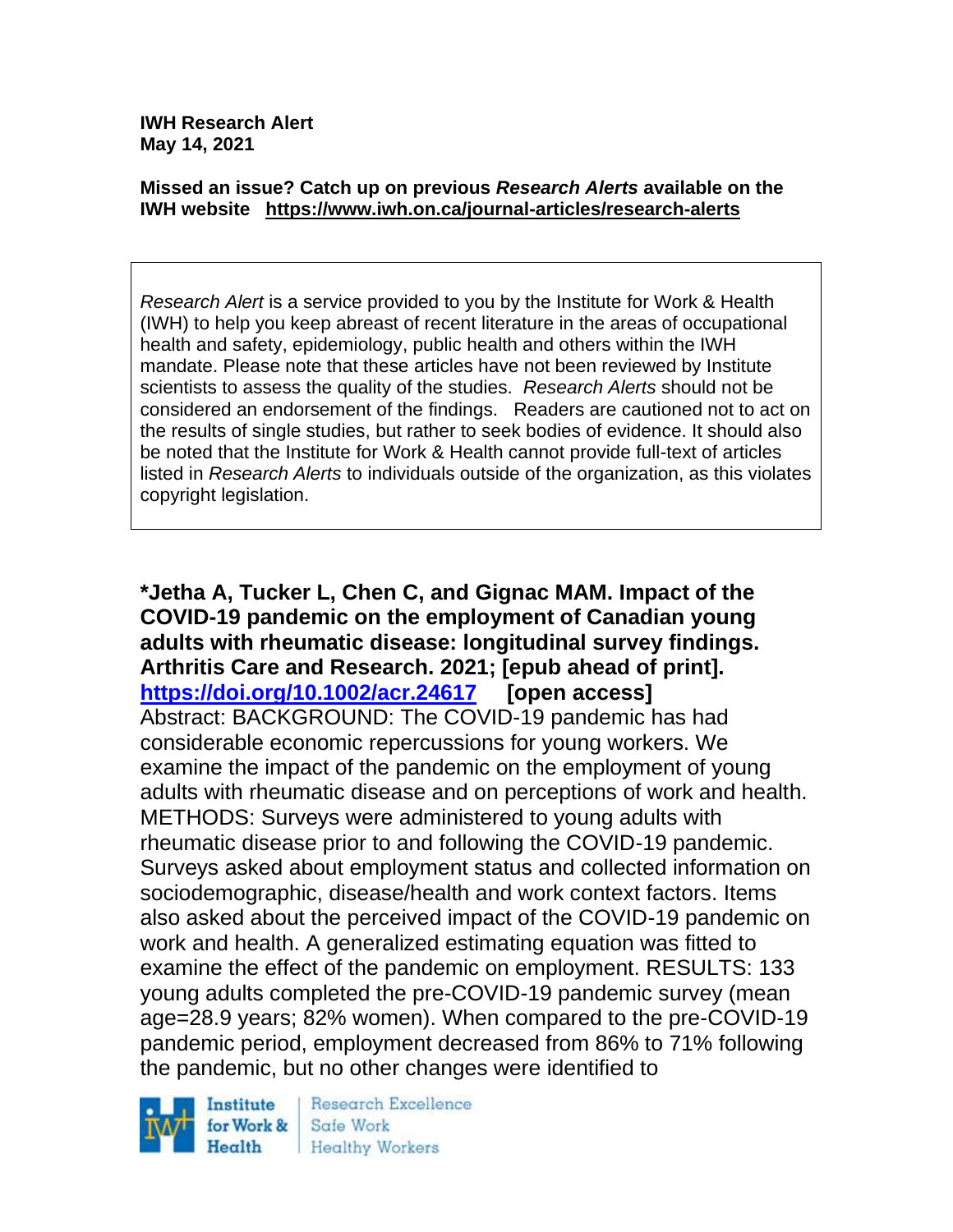sociodemographic, disease/health or work context factors. The time period following the COVID-19 pandemic was associated with a 83% lower odds of employment compared to the pre-pandemic period (OR=.28, 95%CI=0.11, 0.71). Those with a post-secondary education or who reported more mental job demands were more likely to be employed following the pandemic. Also, a majority of participants reported that the pandemic affected health care (83%), treatment access (54%), working conditions (92%) and occupational health and safety (74%). CONCLUSION: The COVID-19 pandemic had socioeconomic implications for young people with rheumatic disease. To support economic recovery for people with rheumatic disease, strategies to promote employment should be designed that also account for the young adult life phase and occupational characteristics

### **Bai L, Lu H, Hu H, Smith MK, Harripersaud K, Lipkova V, et al. Evaluation of work resumption strategies after COVID-19 reopening in the Chinese city of Shenzhen: a mathematical modeling study. Public Health. 2021; 193:17-22.**

**<https://doi.org/10.1016/j.puhe.2020.12.018> [open access]** Abstract: OBJECTIVES: As China is facing a potential second wave of the epidemic, we reviewed and evaluated the intervention measures implemented in a major metropolitan city, Shenzhen, during the early phase of Wuhan lockdown. STUDY DESIGN: Based on the classic SEITR model and combined with population mobility, a compartmental model was constructed to simulate the transmission of COVID-19 and disease progression in the Shenzhen population. METHODS: Based on published epidemiological data on COVID-19 and population mobility data from Baidu Qianxi, we constructed a compartmental model to evaluate the impact of work and traffic resumption on the epidemic in Shenzhen in various scenarios. RESULTS: Imported cases account for most (58.6%) of the early reported cases in Shenzhen. We demonstrated that with strict inflow population control and a high level of mask usage after work resumption, various resumptions resulted in only an insignificant difference in the number of cumulative infections. Shenzhen may experience this second wave of infections approximately two weeks after the traffic resumption if the incidence risk in Hubei is high at the moment of resumption. CONCLUSION: Regardless of the work

Institute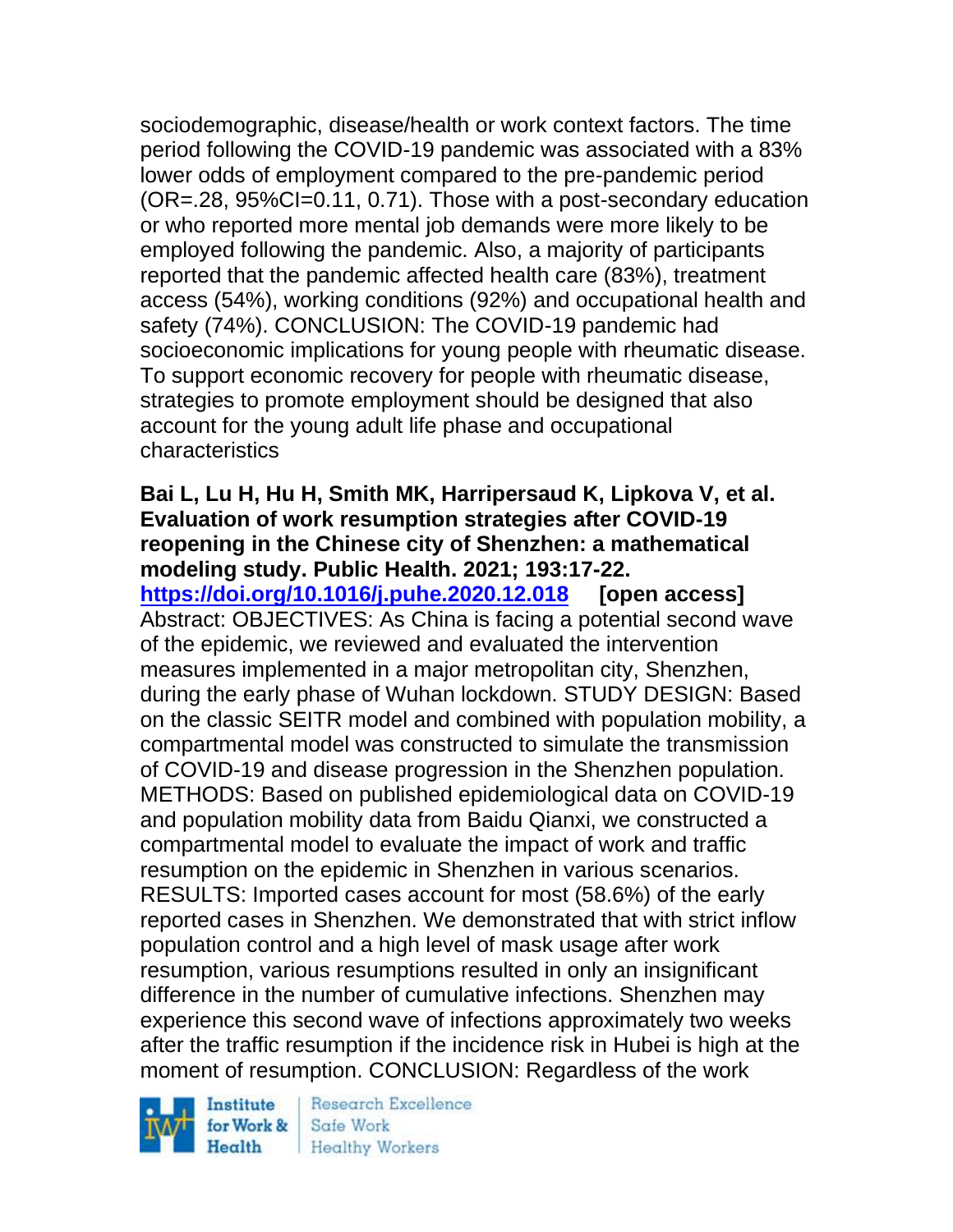resumption strategy adopted in Shenzhen, the risk of a resurgence of COVID-19 after its reopening was limited. The strict control of imported cases and extensive use of facial masks play a key role in COVID-19 prevention

# **Bentley T, Green N, Tappin D, and Haslam R. State of science: the future of work: ergonomics and human factors contributions to the field. Ergonomics. 2021; 64(4):427-439.**

**<https://doi.org/10.1080/00140139.2020.1841308>** 

Abstract: This article is concerned with scholarly ergonomics and human factors (E/HF) contributions to date to the field of research inquiry known as the 'future of work'. The review considers E/HF perspectives on how the nature of work is changing and what this means for the practice of E/HF and for human performance and wellbeing at work. This field of research has attracted much attention from scholars from various disciplines as flexible working arrangements and casualised employment, in particular, have come under the microscope during the COVID-19 pandemic. The article begins by setting out the future of work field, focussing on the mega trends and future of work forces that are most relevant to the discipline. Next, E/HF contributions to this field are identified and discussed. Surprisingly, given the E/HF tradition as a system discipline fundamentally concerned with the study of human work, and as a contributor to transdisciplinary research related to the design of work systems, a search of the scholarly literature found few contributions outside of the automation systems field that addressed the future of work and E/HF directly. A research agenda is presented to address gaps in current knowledge in a number of key future of work domains. Practitioner's Summary: We reflect on E/HF contributions to the 'future of work' field and how the practice of E/HF needs to consider the changing nature of work. We outline future of work concerns and suggest research areas for further E/HF attention towards the design of decent and sustainable work for all. Abbreviations: E/HF: ergonomics and human factors; ILO: International Labour Organisation; COVID-19

**Choi E, Choi KW, Jeong HG, Lee MS, Ko YH, Han C, et al. Long working hours and depressive symptoms: moderation by gender, income, and job status. Journal of Affective Disorders.** 

Institute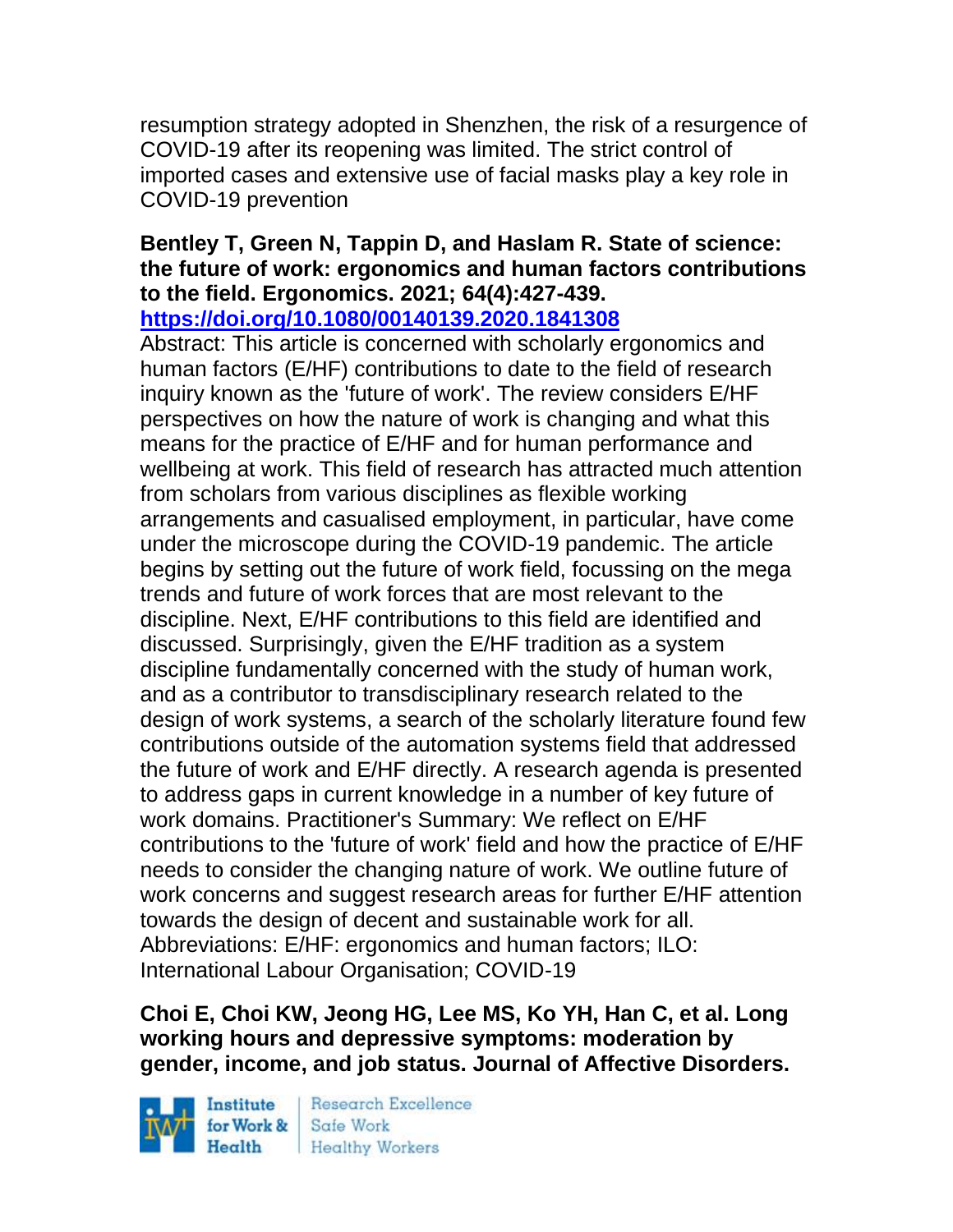### **2021; 286:99-107.**

## **<https://doi.org/10.1016/j.jad.2021.03.001>**

Abstract: Background: Long working hours can be a risk factor for poor mental health; however, little is known about the potential factors moderating their relation. This study investigates the association between working hours and depressive symptoms, and explores the potential moderating effect of gender, income level, and job status on this association using a nationally representative sample of working population in South Korea. Methods: Data of 7,082 workers aged 19 years or above were obtained from the Korea National Health and Nutrition Examination Surveys (KNHANES) conducted in 2014, 2016, and 2018 in South Korea. Working hours were categorized into 35-39, 40, 41-52, 53-68, and =69 hours/week. Depressive symptoms were evaluated using the Patient Health Questionnaire-9 (PHQ-9). Results: Individuals working =69 hours/week were more likely to have moderate to severe depressive symptoms compared to those working 40 hours/week. The association between longer working hours and depressive symptoms was especially prominent in female workers, standard wage workers, and workers with low income levels. We observed significant partial mediation pathways between working hours and PHQ-9 scores through both perceived usual stress level and self-rated health in the total sample. Limitations: The cross-sectional design of the study limits causal interpretation of the findings. Conclusion: Working longer than the legal upper limit of 52 hours/week puts workers at a greater risk for depression. Females, low-income workers, and wage workers are more vulnerable to the negative consequences of long working hours on mental health.

### **Daniels K, Watson D, Nayani R, Tregaskis O, Hogg M, Etuknwa A, et al. Implementing practices focused on workplace health and psychological wellbeing: a systematic review. Social Science & Medicine. 2021; 277:113888.**

**<https://doi.org/10.1016/j.socscimed.2021.113888> [open access]** Abstract: RATIONALE: Workplace health and wellbeing practices (WHWPs) often fail to improve psychological health or wellbeing because of implementation failure. Thus, implementation should be evaluated to improve the effectiveness of WHWPs. OBJECTIVE: We conducted a systematic review to identify critical success factors for

Institute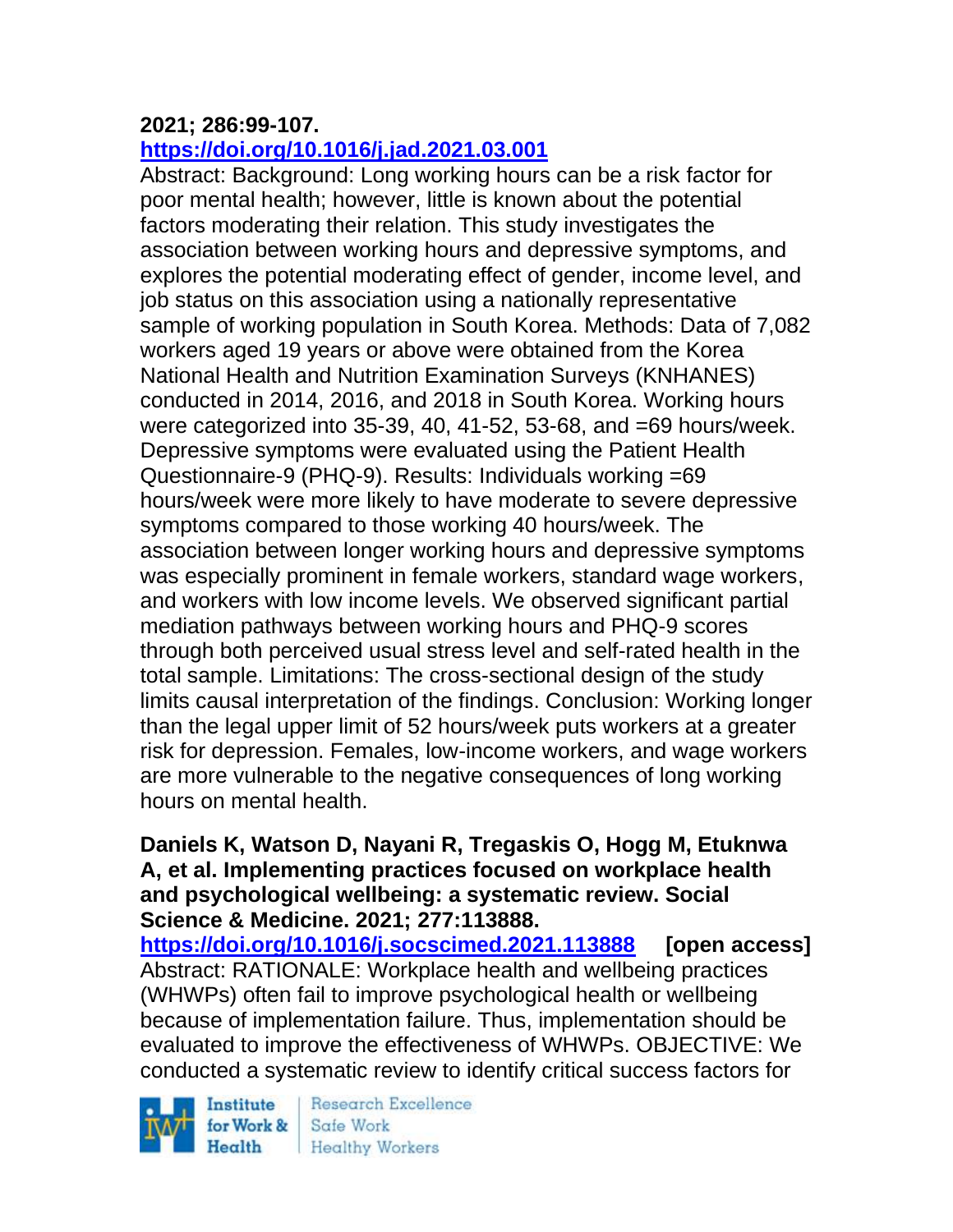WHWP implementation and gaps in the evidence. Doing so provides a platform for future theoretical development. METHODS: We reviewed 74 separate studies that assessed the implementation of WHWPs and their effects on psychological health or psychological wellbeing. Most studies were from advanced industrial Western democracies (71). Intervention types included primary (e.g., work redesign, 37 studies; and health behavior change, 8 studies), secondary (e.g., mindfulness training, 11 studies), tertiary (e.g., focused on rehabilitation, 9 studies), and multifocal (e.g., including components of primary and secondary, 9 studies). RESULTS: Tangible changes preceded improvements in health and wellbeing, indicating intervention success cannot be attributed to non-specific factors. Some interventions had beneficial effects through mechanisms not planned as part of the intervention. Three factors were associated with successful WHWP implementation: continuation, learning, and effective governance. CONCLUSIONS: The review indicates future research could focus on how organizations manage conflict between WHWP implementation and existing organizational processes, and the dynamic nature of organizational contexts that affect and are affected by WHWP implementation. This systematic review is registered [PROSPERO: the International Prospective Register of Systematic Reviews ID: CRD42019119656]

**Dierckx de Casterle B, De Vliegher K, Gastmans C, and Mertens E. Complex qualitative data analysis: lessons learned from the experiences with the Qualitative Analysis Guide of Leuven. Qualitative Health Research. 2021; 31(6):1083-1093. <https://doi.org/10.1177/1049732320966981>** 

Abstract: In this article, the authors discuss critical factors to be considered when analyzing complex qualitative data. The experiences with the use of the Qualitative Analysis Guide of Leuven (QUAGOL) to analyze qualitative data were used as starting point to develop a deeper understanding of what a good qualitative analysis requires and how to deal with its challenges in less optimal research contexts. A critical analysis and discussion of the strengths and weaknesses of the guide in a broader methodological context supports its potential for use in developing strong qualitative evidence. The analysis highlighted three key strategies of

Institute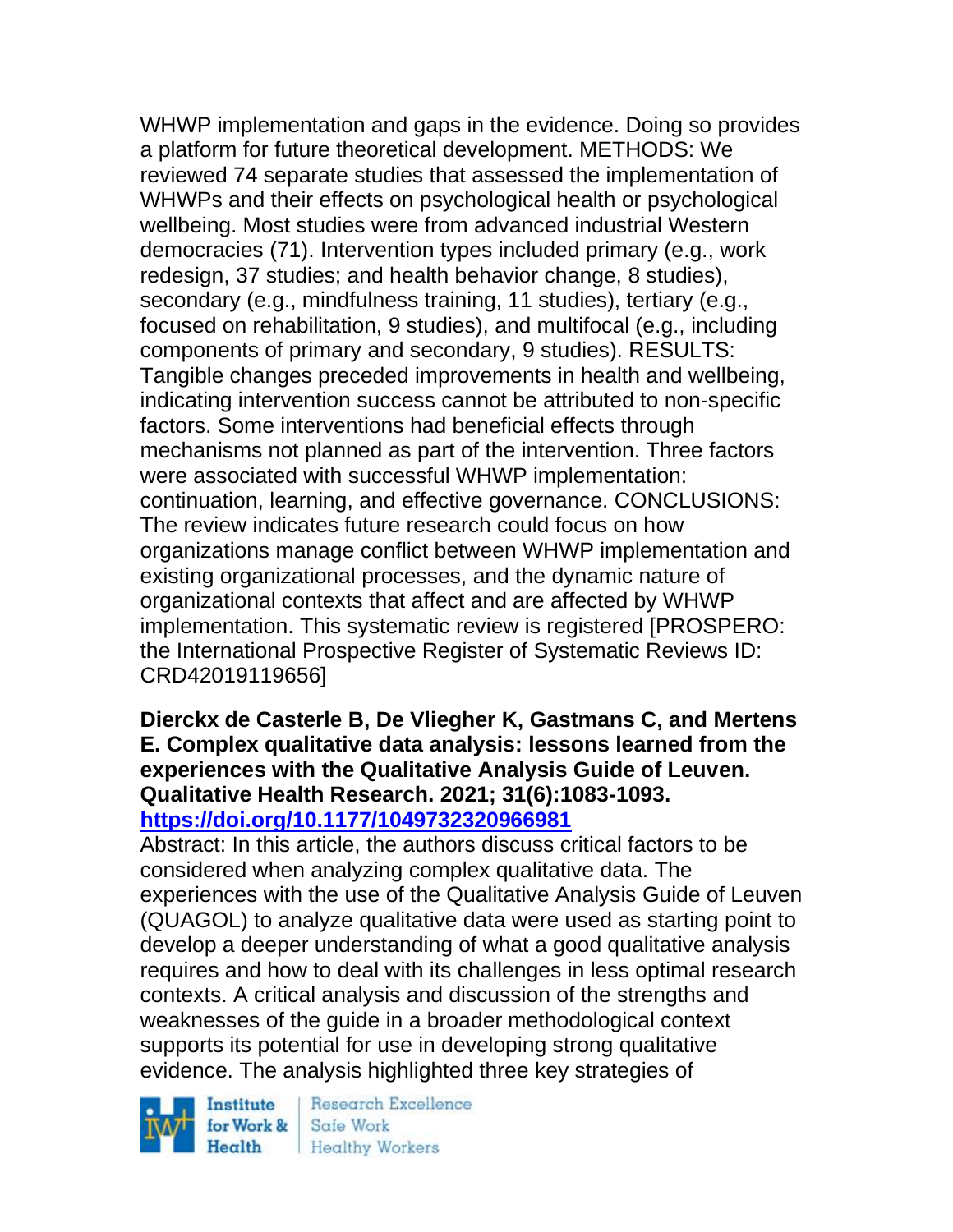undertaking the analysis of complex narrative data: the case-oriented approach, the method of constant comparison, and the use of datagenerated codes. Having a good understanding of the underlying principles and how to implement them are key to conducting methodologically sound analyses

### **Harari L and Lee C. Intersectionality in quantitative health disparities research: a systematic review of challenges and limitations in empirical studies. Social Science & Medicine. 2021; 277:113876.**

## **<https://doi.org/10.1016/j.socscimed.2021.113876>**

Abstract: RATIONALE: Quantitative health disparities research has increasingly employed intersectionality as a theoretical tool to investigate how social characteristics intersect to generate health inequality. Yet, intersectionality was not designed to quantify, predict, or identify health disparities, and, as a result, multiple criticisms against its misapplication in health disparities research have been made. As such, there is an emerging need to evaluate the growing body of quantitative research that aims to investigate health disparities through an intersectional lens. METHODS: We conducted a systematic review from earliest records to January 2020 to (i) describe the scope of limitations when applying intersectionality to quantitative health disparities research, and (ii) identify recommendations to improve the future integration of intersectionality with this scholarship. We identified relevant publications with electronic searches in PubMed and CA Web of Science. Studies eligible for inclusion were English-language publications that used quantitative methodologies to investigate health disparities among adults in the U.S. while explicitly claiming to adopt an intersectional perspective. Out of 1279 articles reviewed, 65 were eligible for inclusion. RESULTS: Our review found that, while the value of intersectionality to the study of health disparities is evident, the existing research struggles with meeting intersectionality's fundamental assumptions. In particular, four limitations were found to be widespread: narrowing the measurements of intersectionality, intersectional groups, and health outcomes; placing primacy on the study of certain intersectional groups to the neglect of others; overlooking underlying explanatory mechanisms that contribute to the health disparities experienced by intersectional groups; and, lacking

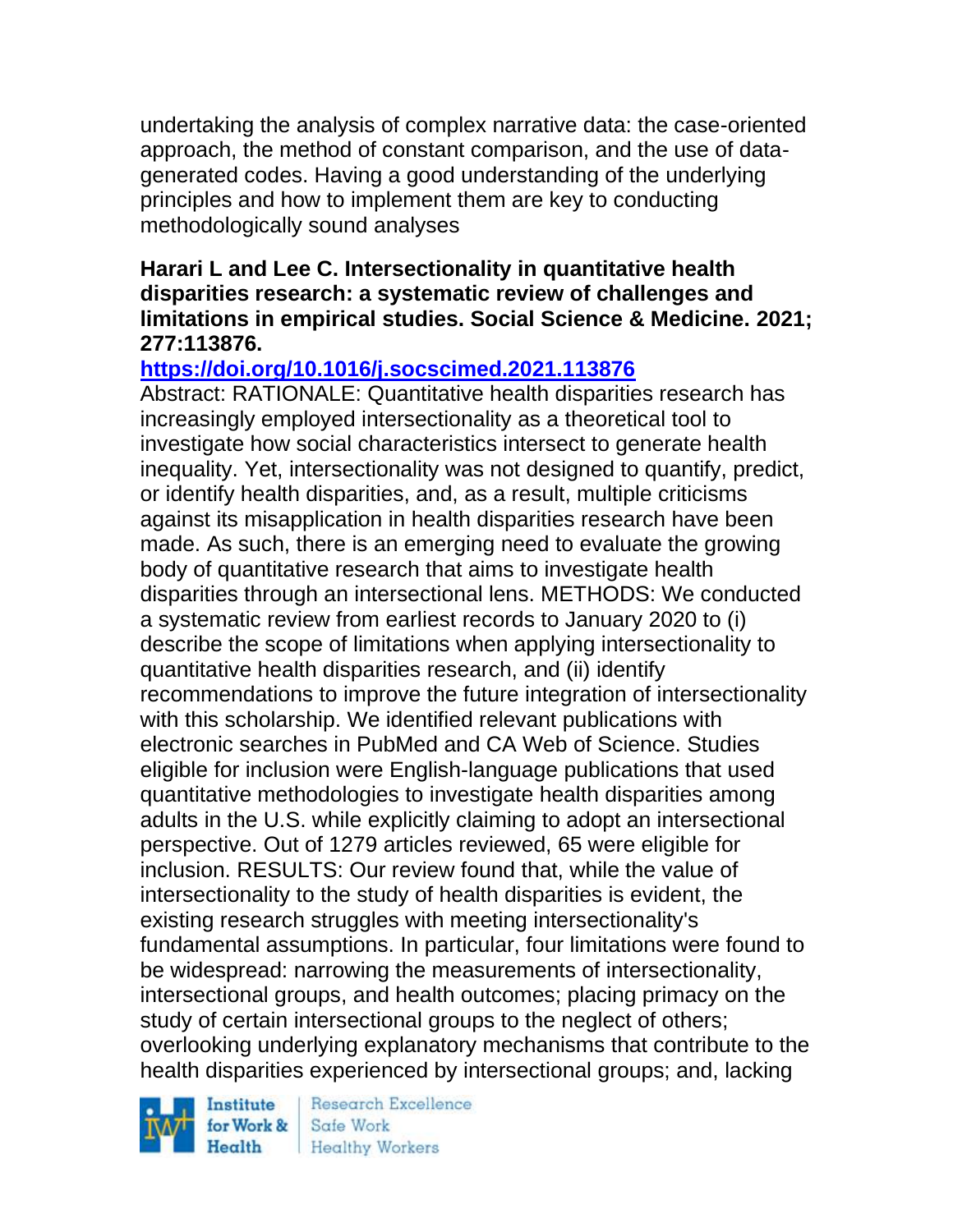in the use of life-course perspectives to show how health disparities vary across different life stages. CONCLUSION: If the goal of health equality is to be achieved among diverse intersectional groups, future research must be assisted by the collection and examination of data that overcomes these limitations

**Kim HK, Kim KM, Kim JH, and Rhee HS. The effect of changes in employment on health of work-related injured workers: a longitudinal perspectives. Healthcare. 2021; 9(4):470. <https://doi.org/10.3390/healthcare9040470> [open access]** Abstract: This longitudinal study attempted to identify changes in employment status and overall health status. The participants were workers who had experienced work-related injuries in the past. In this study, we used the Panel Study of Workers' Compensation Insurance from 2013 to 2017. This study utilized propensity score matching for a quasi-experimental design study of the first year to exclude the effects of the confounding variables and exclude the effect of employment status, which is the main independent variable. After applying propensity score matching the research subjects totaled 1070. Changes in employment status were found to have a negative effect on overall health status. This raises new implications for existing industrial accident-related support policies. Thus, it is considered that the scope should be expanded from policies related to re-employment of workers after an industrial accident to improving quality of life through maintaining employment from a long-term perspective. The notable point of this study was to apply the PSM methods. By applying PSM, we clearly identified the effect of changes in employment status on health status

**Klasen SH, van Amelsvoort LG, Jansen NW, Slangen JJ, Tjin AT, and Kant I. Efficacy of an indicated prevention strategy on sickness absence and termination of the employment contract: a 5-year follow-up study. Scandinavian Journal of Work, Environment & Health. 2021; 47(4):258-267.** 

**<https://doi.org/10.5271/sjweh.3945> [open access]** Abstract: OBJECTIVE: It was shown that an indicated prevention strategy (IPS), based on screening and early intervention, can considerably decrease future risk of long-term sickness absence (LTSA>28 days) over one year. Given the nature of the interventions,

Institute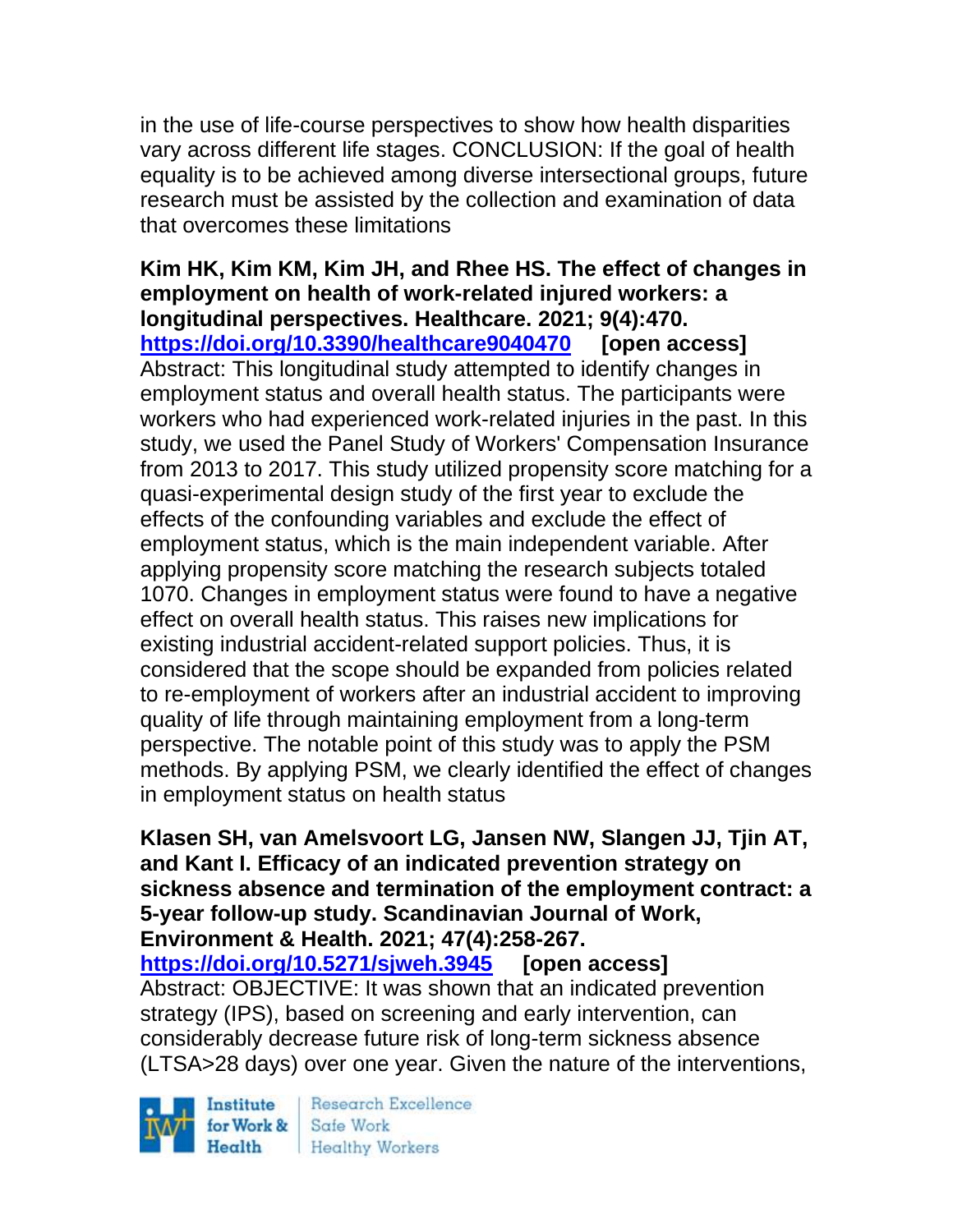the potential of an effect extending beyond the original one year of follow-up might be present. This study aims to determine the efficacy of this IPS on LTSA and termination of employment contract over five years by extended follow up of IPS trials. METHODS: Company records on sickness absence and termination of employment contract over five years were used from two randomized controlled trials (RCT) on the efficacy of the IPS (RCT I employees at high-risk for LTSA: intervention: N=263; RCT II high-risk employees with concurrent mild depressive complaints: intervention: N=139). Survival analysis was used to model time until the first LTSA episode and termination of employment contract. RESULTS: RCT I showed a decrease of 43.2 days of sickness absence (P=0.05) and a lower 5 year risk of LTSA in the intervention, as compared to the control group [hazard ratio (HR) 0.61, 95% confidence interval (CI) 0.41- 0.90], however no considerable impact on employment contract (HR 0.85, 95% CI 0.54-1.35) (intention-to-treat, ITT). For RCT II, we found no large difference in days of SA and no difference in LTSA risk over five years (HR 1.31, 95% CI 0.70-2.47), whereas the risk of termination of the employment contract was lower (HR 0.62, 95% CI 0.39-0.99) (ITT). CONCLUSION: Effects of the IPS were observed over five years, albeit differential between the two approaches. A combination of elements of both interventions might lead to optimal results but needs further study

### **Lappalainen L, Liira J, and Lamminpaa A. Work disability negotiations between supervisors and occupational health services: factors that support supervisors in work disability management. International Archives of Occupational & Environmental Health. 2021; 94(4):689-697. <https://doi.org/10.1007/s00420-020-01623-5>**

Abstract: PURPOSE: A work disability negotiation takes place between a supervisor, the disabled employee and the occupational health service (OHS) to support the disabled employee in returning to their work, often with temporary work accommodation. The objective of this study was to define the factors of a work disability negotiation with OHS that supported or hindered supervisors in their task/role in work disability management. METHODS: The study setting comprised two parts: the creation of survey questions and the actual survey of supervisors (N=254) from six public and private

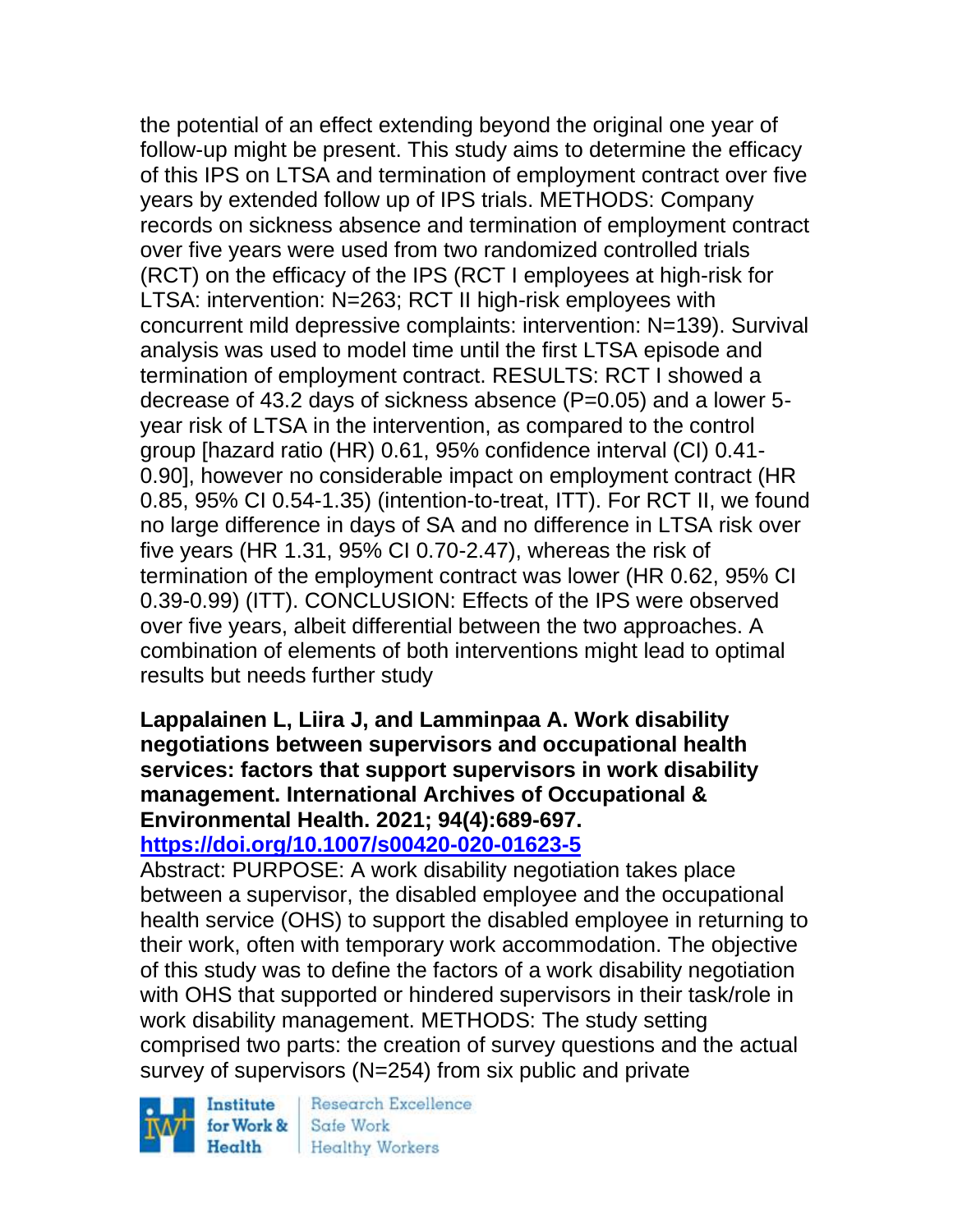organizations in Finland. Of these, 133 (52%) had participated in one or more work disability negotiations. The responses covered about 240 work disability cases and considerably more negotiations. RESULTS: The study identified four key elements that the supervisors expressed as major success factors in the negotiations. First, it was crucial that the supervisors learned about the employee's health restrictions and understood the issues relating to their work disability. Second, the parties should aim for common solutions and conclusions through collaboration. Third, active participation of all the negotiation parties is important. The supervisors gave a high rating to OHS taking their views seriously. Last, the supervisors appreciated collaboration in a constructive atmosphere. CONCLUSION: In order for a negotiation to help supervisors in their challenges, it should reach solutions, conclusions and a restructured comprehension of the work disability problem in a constructive atmosphere and with active communication between stakeholders

### **Pirzadeh P and Lingard H. Working from home during the COVID-19 pandemic: health and well-being of project-based construction workers. Journal of Construction Engineering and Management. 2021; 147(6):04021048.**

### **[https://doi.org/10.1061/\(ASCE\)CO.1943-7862.0002102](https://doi.org/10.1061/(ASCE)CO.1943-7862.0002102) [open access]**

Abstract: In the ongoing attempt to prevent the spread of the severe acute respiratory syndrome coronavirus 2 (SARS-CoV-2) virus and flatten the curve, governments and employers have encouraged (and in some cases required) workers to work at home. This sudden widespread shift to home-based teleworking was not anticipated. Consequently, the ability to make provisions to ensure the health and safety of workers was limited. Further, in many cases, the shift to working at home has been involuntary and likely to continue for an extended period. The study presented in this paper aimed to examine the health and well-being experiences in a sample of professional/managerial workers who were engaged in teleworking as the coronavirus disease 2019 (COVID-19) pandemic situation developed. Data were collected from workers in the Australian construction industry who were required to work from home on alternate weeks to reduce the number of people in project offices. A multiwave survey was conducted at three construction projects.

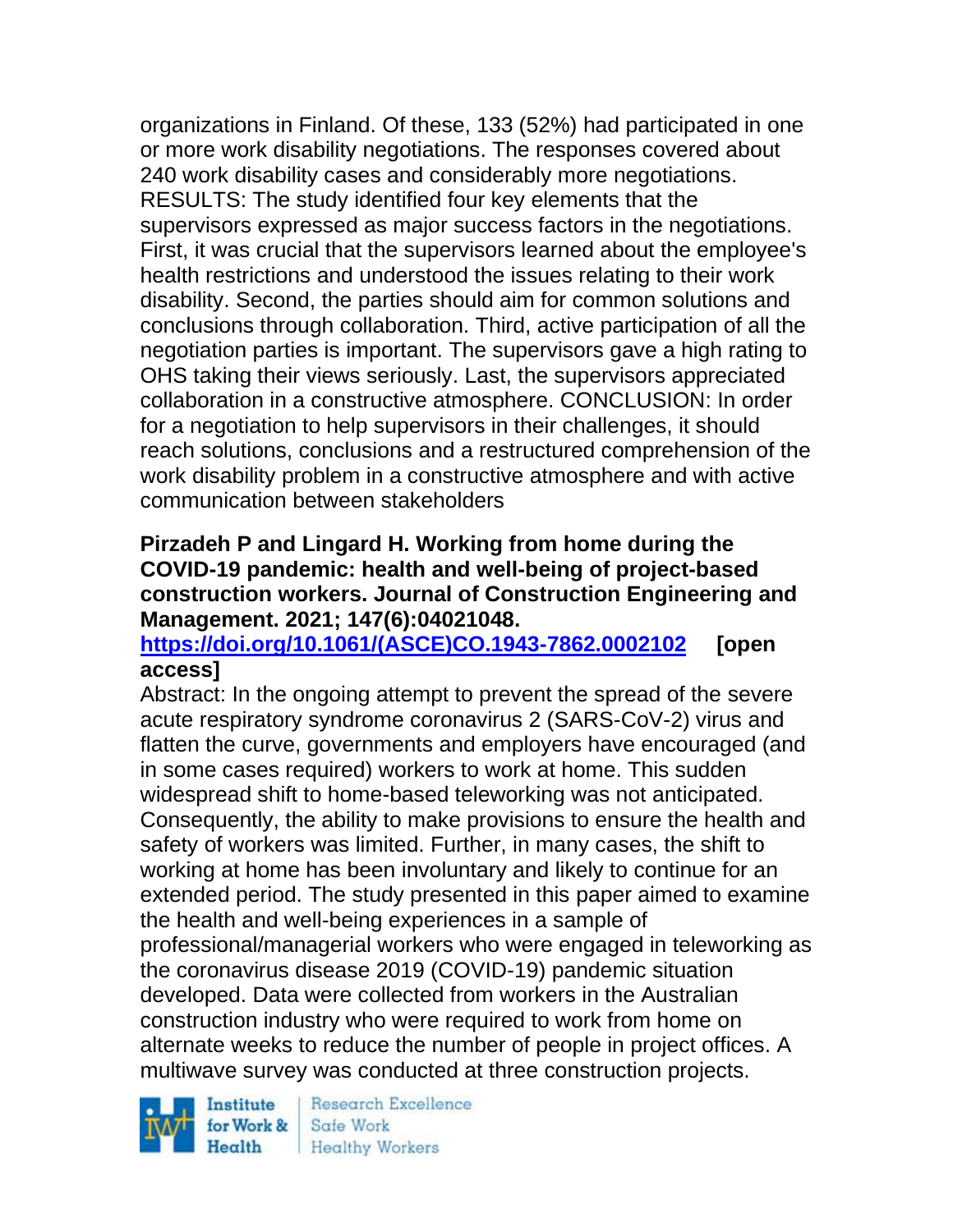Longitudinal analysis of the data indicated a consistent gradual decline in the mental well-being of participants. The analysis identified a positive and significant relationship between work–life satisfaction and mental well-being and indicated that the effects of work hours, work pressure, work engagement, and work–life interference on mental well-being were mediated by the extent to which participants were satisfied with their work–life balance. Combining these results with qualitative comments made by participants helped to understand their varying experiences during the pandemic and the impact on their mental well-being. The results highlight the importance of considering work–life satisfaction and creating opportunities for improved work–family balance when designing teleworking arrangements. The paper contributes to knowledge and practice by providing the evidence that helps organizations to maximize the health benefits and reduce the risks associated with home-based working during (and potentially beyond) the pandemic.

**Shiri R, Hakola T, Harma M, and Ropponen A. The associations of working hour characteristics with short sickness absence among part- and full-time retail workers. Scandinavian Journal of Work, Environment & Health. 2021; 47(4):268-276. <https://doi.org/10.5271/sjweh.3952> [open access]** Abstract: Objective: This study aimed to determine the associations of working hour characteristics with short (1-3 days) sickness absence (SA) among retail workers. Methods: As part of "RetailHours-project", 4046 employees of 338 Finnish retail stores were included. Registry-based data on working hour characteristics and short SA were utilized. A case-crossover design was used and the odds ratios (OR) were controlled for the clustering effect and working hour characteristics. Results: There were strong doseresponse relationships between percent of short (<11 hours) shift intervals and short SA among part- and full-time workers, men and women, and younger and older workers. Compared to workers without short shift intervals, the risk of SA was 1.47 times [95% confidence interval (CI) 1.29-1.68] higher among workers who had short shift intervals <10% of work times, 2.39 times (95% CI 2.03- 2.82) higher among workers who had 10-25% of work times, and 4.03 times (CI 2.34-6.93) higher among workers who had short shift

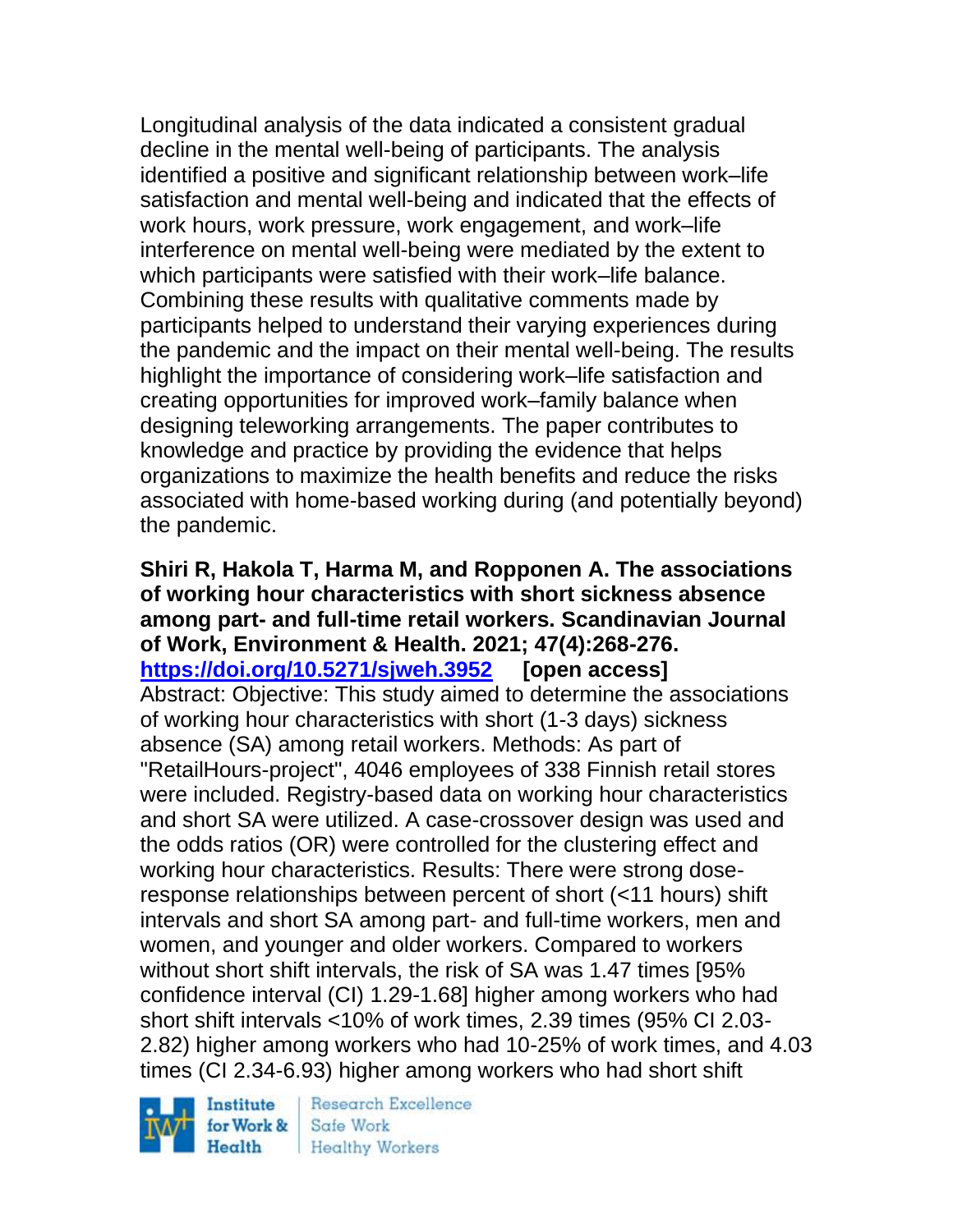intervals >25% of work times. Weekly working hours >40 hours were associated with SA among part-time workers [odds ratio (OR) 2.22, CI 1.65-2.98], women (OR 1.62, CI 1.27-2.07) and among workers <30 years of age (OR 1.68, CI 1.20-2.35) as well as among workers aged =30 years (OR 1.43, CI 1.07-1.92). Furthermore, working mainly night shifts was associated with SA among full-time workers (OR 2.41, 95% CI 0.99-5.86) and women (OR 1.72, CI 1.02-2.89). Conclusions: A short shift interval is an important risk factor for short SA. Improving intervals between shifts and shortening long weekly working hours could reduce the risk of short SA among retail workers.

### **Smith L, Sherratt F, Barnett Y, Cao C, Tully MA, Koyanagi A, et al. Physical activity, sedentary behaviour and cannabis use in 15,822 US adults: cross-sectional analyses from NHANES. Public Health. 2021; 193:76-82.**

### **<https://doi.org/10.1016/j.puhe.2021.01.018>**

Abstract: Objectives: The aim was to analyse the overall and sexspecific associations between cannabis use and physical activity and sedentary behaviour. Study design: Cross-sectional analyses from the National Health and Nutrition Examination Survey (NHANES). Methods: Data on cannabis use and leisure time physical activity and sedentary behaviour from NHANES cycles 2007-2008 to 2015-2016 were analysed. Multivariable regression models were carried out. Results: About 15,822 participants were analysed (mean age ± standard error =  $37.5 \pm 0.19$  years, range 20-59 years). Significantly higher odds were found for being active and ever used cannabis in the overall sample (odds ratio  $[OR] = 1.2$ , 95% confidence interval [CI]: 1.1-1.4) and in males (OR = 1.3, 95% CI: 1.1 to 1.5) and females  $(OR = 1.2, 95\% \text{ Cl: } 1.0-1.4)$ , respectively. In respective of sedentary behaviour, ever used cannabis was associated with higher odds of TV viewing  $=2$  h/day in the overall sample (OR  $=$  1.2, 95% CI: 1.0-1.4). However, this association was observed in males only (OR = 1.3, 95% CI: 1.1-1.6). Ever used cannabis was associated with total sitting time (beta-coefficient =  $0.3$ ,  $95\%$ CI:  $0.1$ - $0.4$ ), which was more evident in females (beta-coefficient  $= 0.4$ , 95% CI: 0.1-0.6). Conclusions: Cannabis consumption was associated with higher levels of physical activity and sitting time. When intervening to reduce cannabis consumption in the US populations, it may be appropriate to

Institute for Work & Health

Research Excellence Safe Work **Healthy Workers**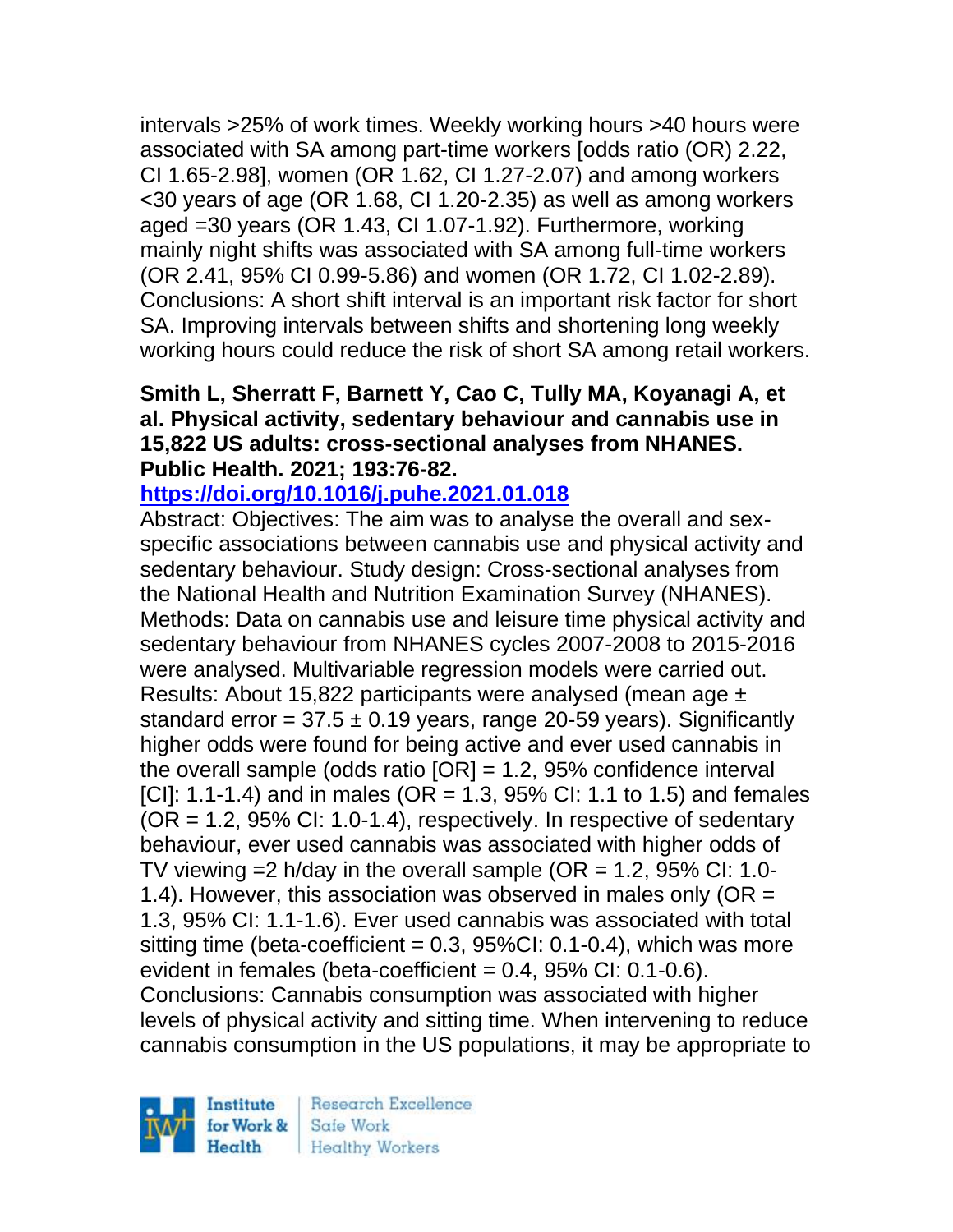promote physical activity and ensure physical activity is maintained once cannabis consumption is stopped.

**van Heijster H, Boot CRL, Robroek SJW, Oude Hengel K, van Berkel J, de Vet E, et al. The effectiveness of workplace health promotion programs on self-perceived health of employees with a low socioeconomic position: an individual participant data meta-analysis. SSM - Population Health. 2021; 13:100743. <https://doi.org/10.1016/j.ssmph.2021.100743> [open access]** Abstract: The aim of the current study was to evaluate whether workplace health promotion programs improve self-perceived health of employees with a low socioeconomic position (SEP), and whether differential effects exist between individuals with a low SEP for gender, marital status or age. Individual participant data from six Dutch intervention studies aiming at promoting healthy behavior and preventing obesity in the work setting, with a total of 1906 participants, were used. The overall intervention effect and interaction effects for gender, marital status and age were evaluated using twostage meta-analyses with linear mixed regression models. In the first stage effect sizes of each study were estimated, which were pooled in the second stage. Compared to control conditions, workplace health promotion programs did not show an overall improvement in self-perceived health of employees with a low SEP (ß0.03 (95%CI: - 0.03 to 0.09)). Effects did not differ across gender, marital status and age. Future research could be focused on the determinants of selfperceived health next to health behavior to improve the health of employees with a low SEP.

**Waongenngarm P, van der Beek AJ, Akkarakittichoke N, and Janwantanakul P. Effects of an active break and postural shift intervention on preventing neck and low-back pain among highrisk office workers: a 3-arm cluster-randomized controlled trial. Scandinavian Journal of Work, Environment & Health. 2021; 47(4):306-317.** 

**<https://doi.org/10.5271/sjweh.3949> [open access]** Abstract: OBJECTIVE: This study evaluated the effects of the promotion of active breaks and postural shifts on new onset of neck and low-back pain during a 6-month follow-up among high-risk office workers. METHODS: A 3-arm cluster-randomized controlled trial with

Institute Health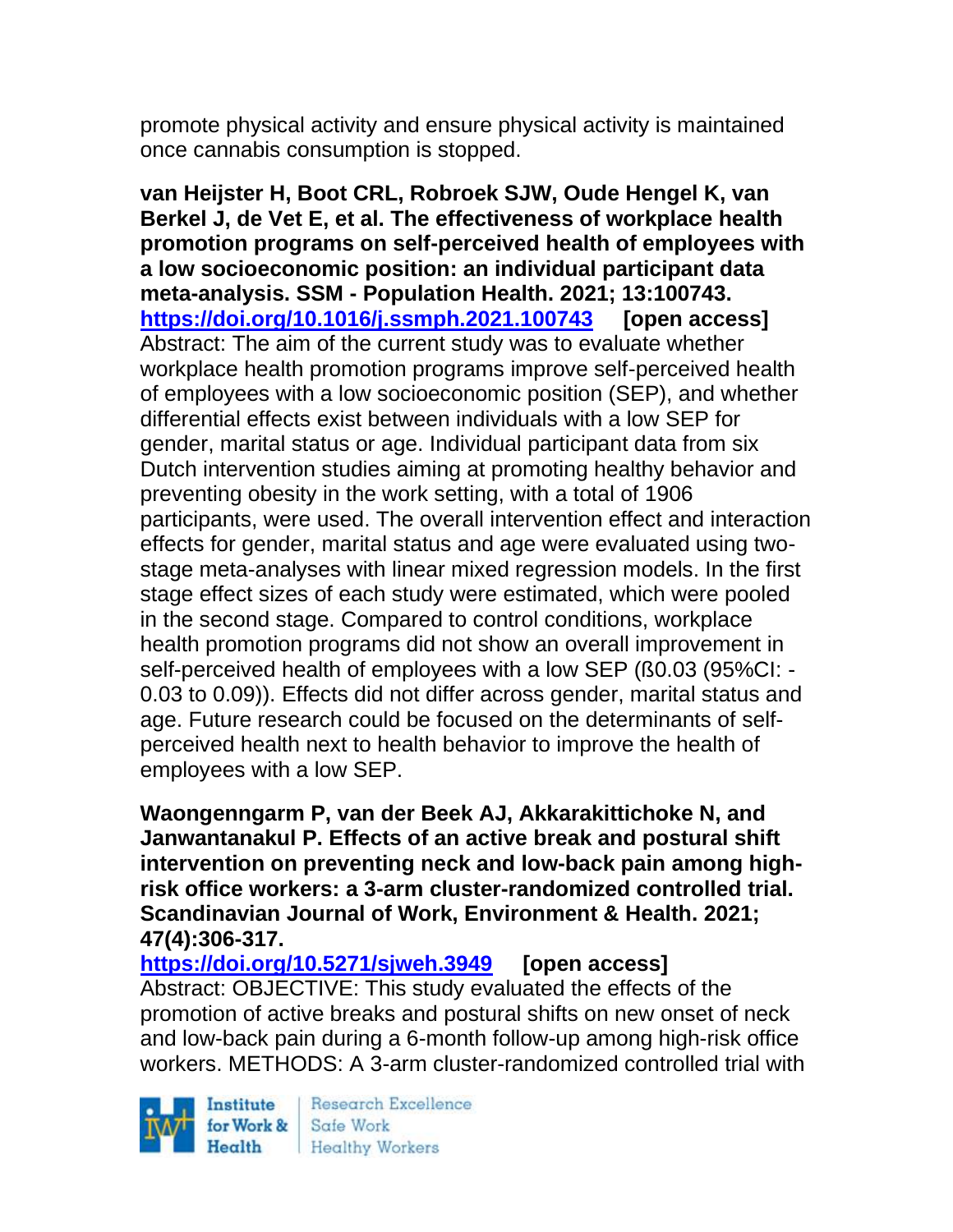6-month follow-up was conducted among healthy but high-risk office workers. Participants were recruited from six organizations in Bangkok, Thailand (N=193) and randomly assigned at cluster level into active break intervention (N=47), postural shift intervention (N=46), and control (N=100) groups. Participants in the intervention groups received a custom-designed apparatus to facilitate designated active breaks and postural shifts during work. Participants in the control group received a placebo seat pad. The primary outcome measure was new onset of neck and low-back pain during 6-month follow-up. Analyses were performed using Cox proportional hazard models. RESULTS: One-hundred and eighty-six (96%) predominantly female participants were successfully followed up over six months. New onset of neck pain during the 6-month follow-up occurred in 17%, 17%, and 44% of the participants in the active break, postural shift, and control groups, respectively. For new onset of low-back pain, these percentages were 9%, 7%, and 33%, respectively. Hazard rate (HR) ratios after adjusting for biopsychosocial factors indicated a protective effect of the active break and postural shift interventions for neck pain [HRadj 0.45, 95% confidence interval (CI) 0.20-0.98 for active break and HRadj 0.41, 95% CI 0.18-0.94 for postural shift] and low-back pain (HRadj 0.34, 95% CI 0.12-0.98 for active break and HRadj 0.19, 95% CI 0.06-0.66 for postural shift). CONCLUSION: Interventions to increase either active breaks or postural shifts reduced new onset of neck and low-back pain among high-risk office workers

### **Weber F, Knapp G, Glass A, Kundt G, and Ickstadt K. Interval estimation of the overall treatment effect in random-effects meta-analyses: recommendations from a simulation study comparing frequentist, Bayesian, and bootstrap methods. Research Synthesis Methods. 2021; 12(3):291-315. <https://doi.org/10.1002/jrsm.1471>**

Abstract: There exists a variety of interval estimators for the overall treatment effect in a random-effects meta-analysis. A recent literature review summarizing existing methods suggested that in most situations, the Hartung-Knapp/Sidik-Jonkman (HKSJ) method was preferable. However, a quantitative comparison of those methods in a common simulation study is still lacking. Thus, we conduct such a simulation study for continuous and binary outcomes, focusing on the

Institute